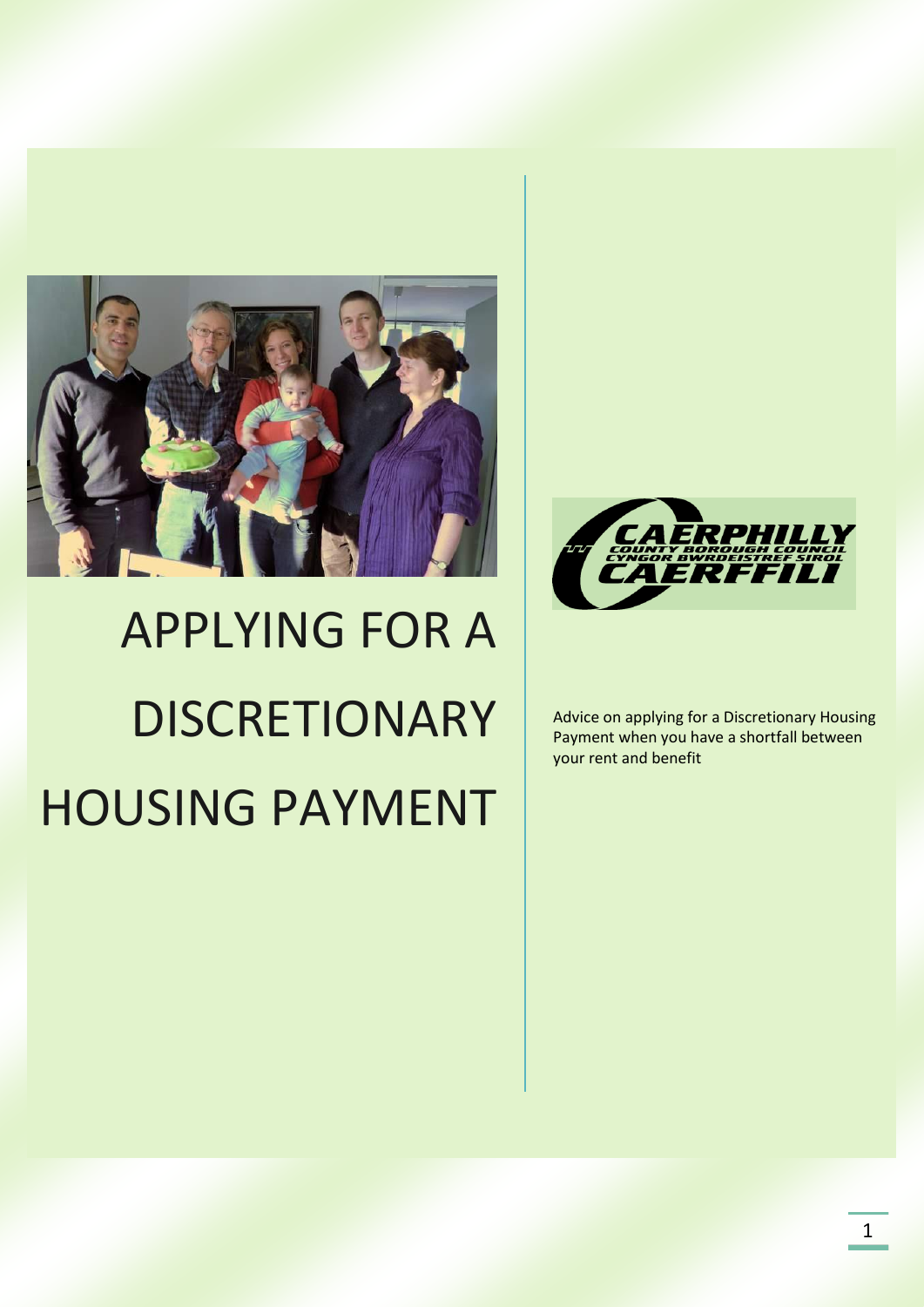#### INTRODUCTION

This booklet is to give you some guidance on completing the application form for a Discretionary Housing Payment (DHP).

You can apply for a DHP when you have a shortfall between the amount of Housing Benefit (HB) awarded to you and the amount of rent that you pay. You can also apply if you are a Universal Credit claimant and the amount of the housing element is less than your rent.

A DHP is not a benefit – it is an emergency payment. The budget is limited and set by Parliament. The council has to make sure that it is shared between applicants and it reaches those who are in most need. This means that even though you might be facing difficulties there may be others applying who need support more.

The council cannot guarantee long-term DHP support as the budget is set by central Government on a year-by-year basis and the number of applications the council receives varies due to changing economic and social factors.

Therefore the application is not just about applying for financial assistance but also to provide the council with a full picture of your circumstances so they can see if there are other ways in which the difference between rent and benefit can be addressed.

The application process looks at three key areas and it is important that you give as much information as possible. You will be expected to have evidence for some of the information that you give to the council. The areas that are covered are:

- Your household circumstances.
- Your household finances.
- Things that you think you and your family could do to change the situation.

If you are unclear about any parts of the form then you will find contact details at the back of this booklet where you can get assistance with your application.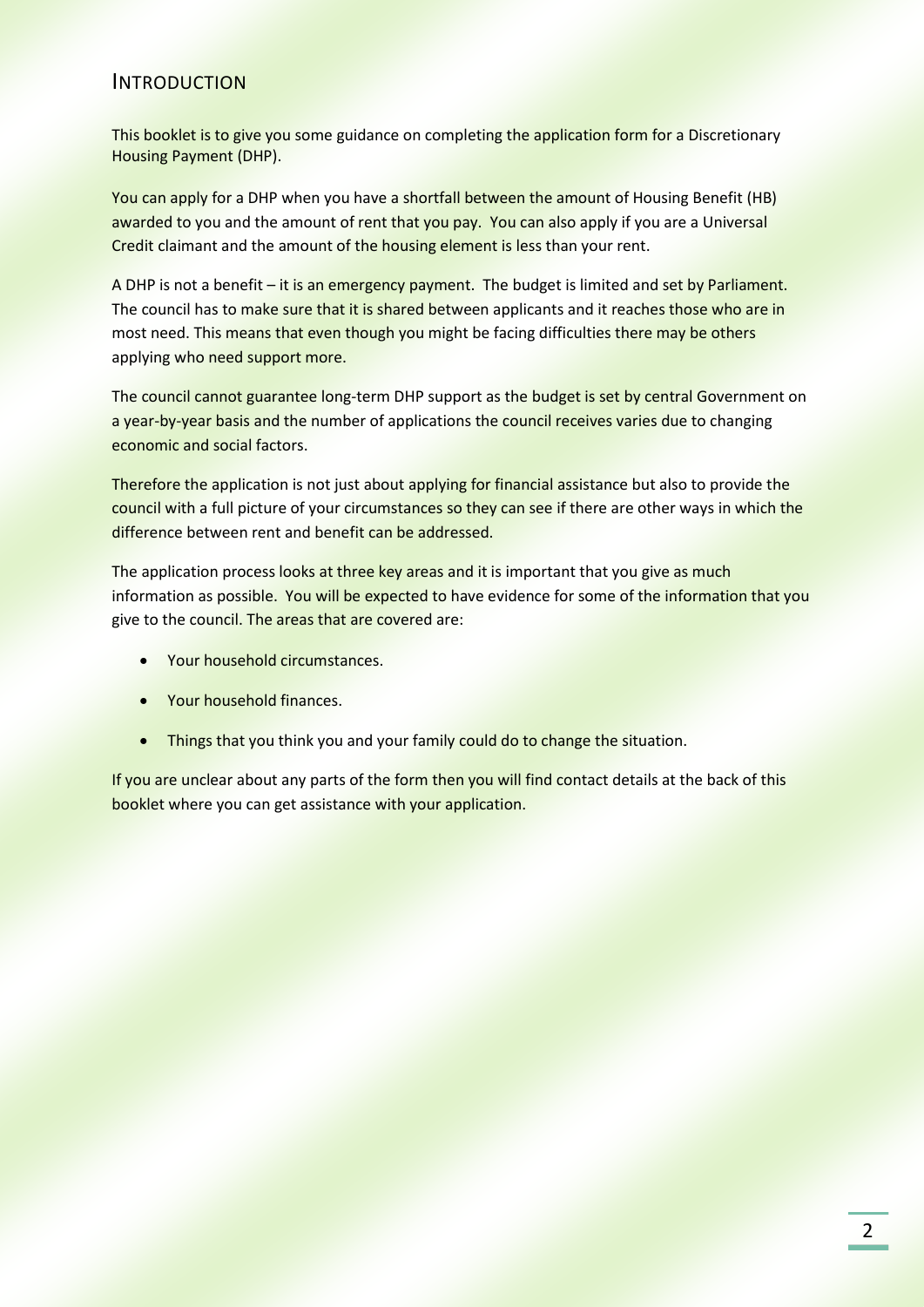## **1. YOUR HOUSEHOLD CIRCUMSTANCES**

The first part of the form covers a range of questions about you and your household. This includes standard questions such as name and date of birth etc. It also asks the reason why you need assistance and details about your property. You should compete as much as you can.

There are questions about the people who live in your household. A household does not necessarily need to be a traditional family unit. It may be a single person or an extended family. It will include you, your partner and any children living with you. All of the questions are important and again you should complete as much as you can as it helps to provide a complete picture of your circumstances. If you need more space to give details of household members you will find extra pages at the back of this booklet or you can attach a separate piece of paper.

If you have an adult relative or friend living in your house you will need to complete the section "Other People Living in your House". The council needs to know about all people who live in your household. If you do rent out a room or someone makes a financial contribution towards the running of the household then you just need to tell the council about the amount of rent you receive.

### 2. FINANCIAL DETAILS

We need to understand your financial position. The financial information that you give not only gives the council a picture of how much help you might need but will also help both the council and you understand how you are using your income and what commitments you have.

If the Council does not have enough information on your income and outgoings then there is more of a risk that you will not be awarded a DHP.

Some examples of income and outgoings are shown below. The list is not exhaustive but it designed to give you some idea of what you should include.

All income and expenses of you and your partner need to be included.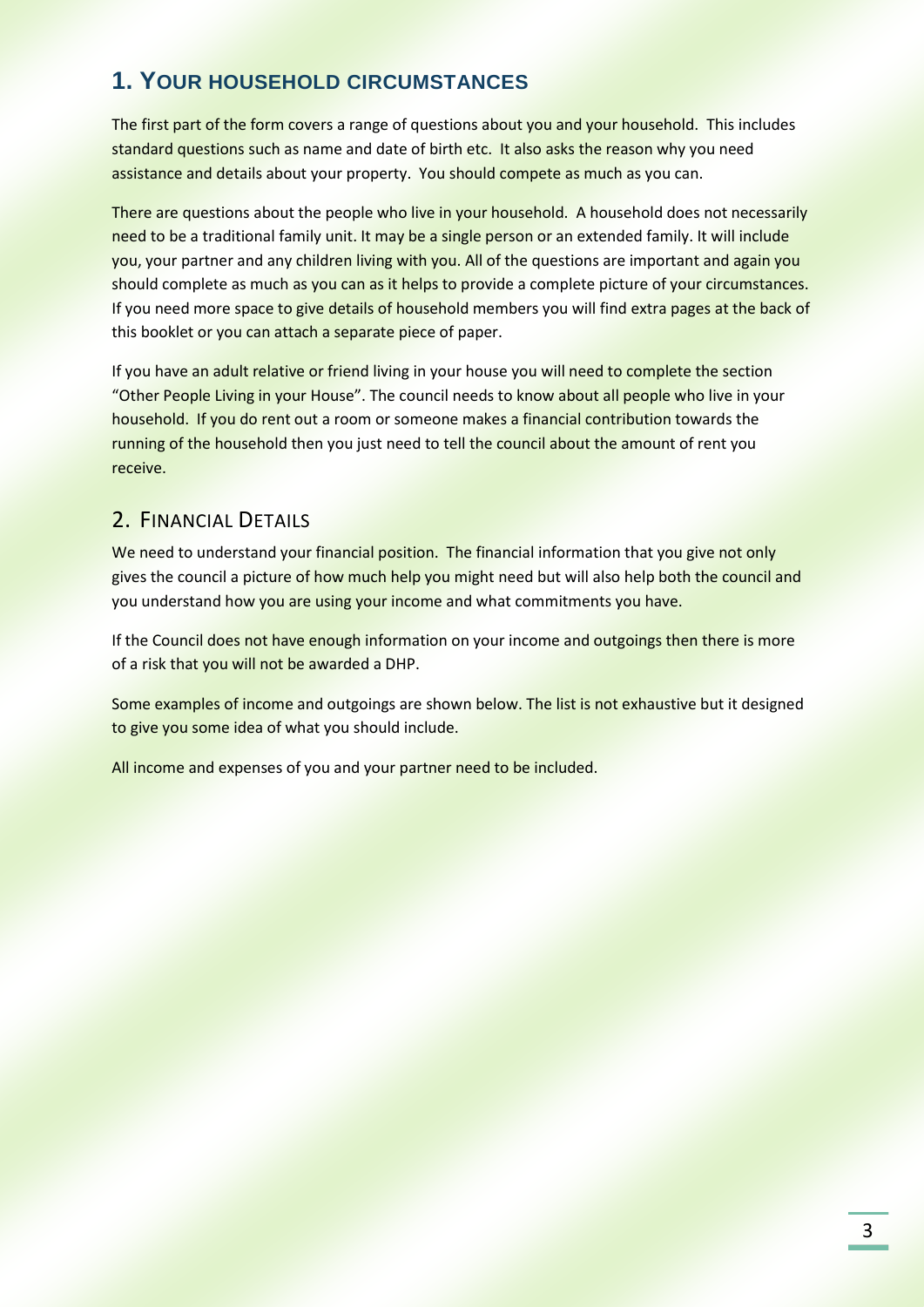#### 2.1. INCOME

Wages

(net) • Sick pay • Maternity pay

 Earned Income • Income from selfemployment (net) Earned income (net) Partner's earned income

Other earned income

#### **From Working From benefits Communication Other Income**

- Jobseeker's Allowance (contributory and incomebased)
- Income Support
- Employment Support Allowance (contributory and income-related)
- Pension Credit (guaranteed and savings credit)
- Child Benefit
- Incapacity Benefit
- Widows Benefit
- Attendance Allowance
- Bereavement Allowance
- Carers Allowance
- Disability Living Allowance (both care and mobility components)
- Personal Independence Payment (both daily living and mobility components)
- Other benefits

- Tax Credits
- Working Tax Credit
- Child Tax Credit
- Pensions
- Occupational pension
- Partner's occupational pension
- State pension
- Partner's state pension
- War Widows Pension
- Maintenance
- Income from any other source
- Rent from lodger/tenant
- Contribution from Non-Dependent
- Student income

You may also have some lump sum accessible funds such as:

- Accessible savings/ Investments
- Money from family or friends
- Other money you can access

For each item of income please enter the following information on the form:

**Pay Period** We need to know how often you receive this income: **M =** monthly **W =** weekly

- **F =** fortnightly
- **Q =** quarterly
- **6** = six Monthly **Y =** yearly
- 
- **I =** irregular
- **Gross or Net** We need to know if the income is Gross or Net. Gross is the total amount (before any deductions) and Net is the amount after deductions (such as income tax) are removed. Enter **G** or **N** to indicate which applies.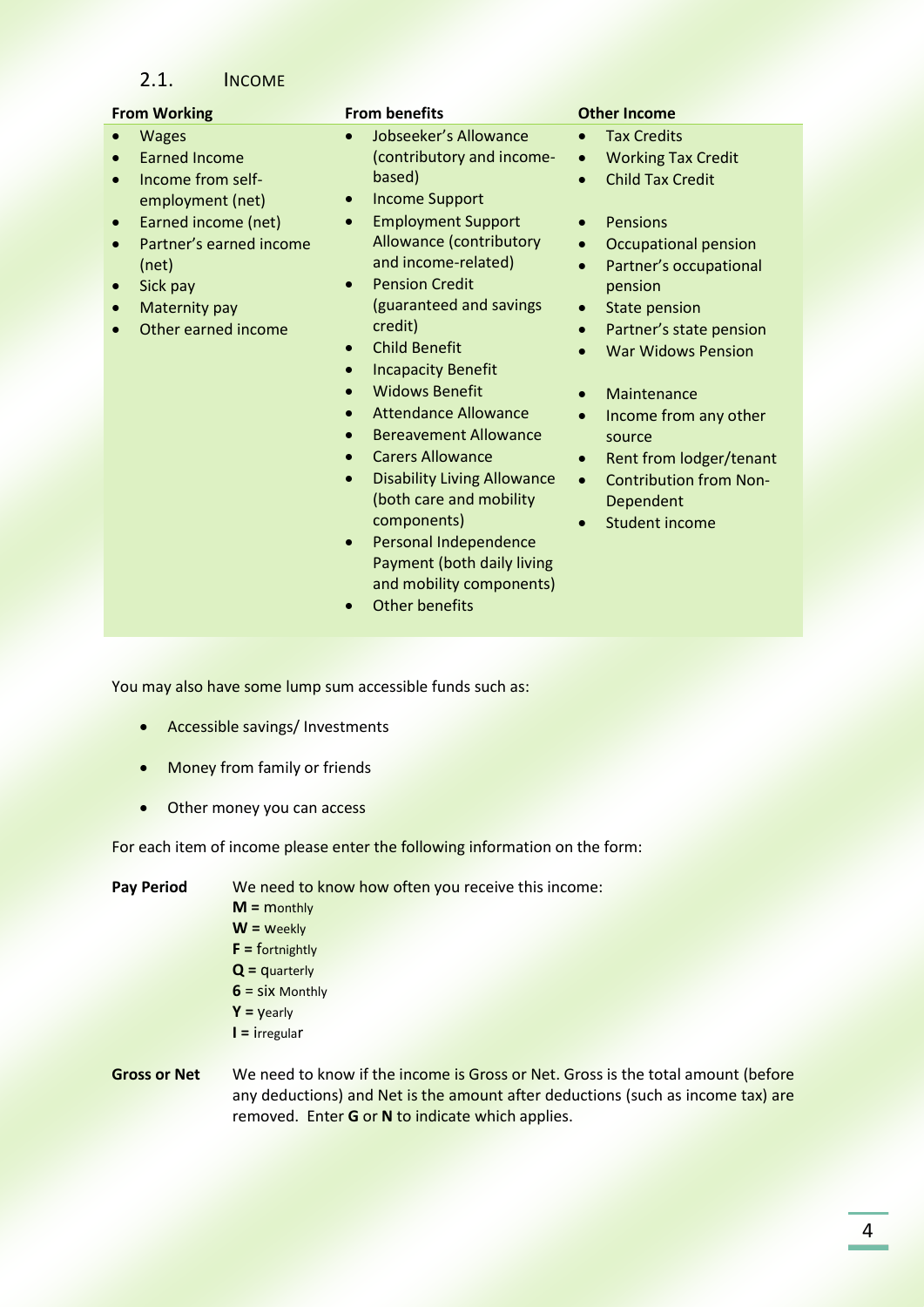| <b>Amount</b>                   | This is the amount of income. We understand that wages might fluctuate so you<br>can enter a range such £100-£300. |
|---------------------------------|--------------------------------------------------------------------------------------------------------------------|
| <b>Type of</b><br><b>Income</b> | Please describe the type of income e.g. wages, benefits, credits, pension, rent,<br>student award etc.             |
| <b>Description</b>              | Please enter where the income comes from. Such as the name of an employer<br>or "tenant" etc.                      |

### 2.2. OUTGOINGS

The list below is also for guidance. Please try to be as accurate as possible about your expenditure. It will help both you and the council have a good understanding of how you are spending your income.

| <b>Housing Costs</b>                                                                                                                                                                                                        | <b>Housing Services</b>                                                                                                                                                                     | <b>Household Goods &amp; Services</b>                                                                                                                                                                                                                                                                                                            |
|-----------------------------------------------------------------------------------------------------------------------------------------------------------------------------------------------------------------------------|---------------------------------------------------------------------------------------------------------------------------------------------------------------------------------------------|--------------------------------------------------------------------------------------------------------------------------------------------------------------------------------------------------------------------------------------------------------------------------------------------------------------------------------------------------|
| Mortgage or rent (net of<br><b>Housing Benefit)</b><br>Council tax (net of any<br>$\bullet$<br>council tax support<br>through a CTRS)<br>Mortgage<br>$\bullet$<br><b>Ground rent</b><br>Service charges<br>Endowment        | Water charges/water rates<br>$\bullet$<br>Household fuel<br>$\bullet$<br>Gas<br>$\bullet$<br>Electricity<br>$\bullet$<br>Other fuel<br>$\bullet$<br><b>Household insurance</b><br>$\bullet$ | Digital TV/internet<br>$\bullet$<br>Subscriptions to services.<br>$\bullet$<br>Eg Netflix, ancestry,<br>Amazon prime, Cloud<br>services, etc<br><b>TV licence</b><br>$\bullet$<br>Telephone<br>$\bullet$<br>Mobile telephone<br>$\bullet$<br>Prescriptions<br>$\bullet$<br><b>Toiletries</b><br>$\bullet$<br>Newspapers / magazines<br>$\bullet$ |
| <b>Other Household Cost</b>                                                                                                                                                                                                 | <b>Travel</b>                                                                                                                                                                               | <b>Debt</b>                                                                                                                                                                                                                                                                                                                                      |
| <b>Food costs</b><br><b>School meals</b><br>Clothing<br>$\bullet$<br><b>Childcare costs</b><br>$\bullet$<br>Private pension payments<br><b>Holidays</b><br>$\bullet$<br>Maintenance/CSA<br>Baby (nappies, baby food<br>etc) | Petrol<br>$\bullet$<br>Car tax and insurance<br>$\bullet$<br><b>Train fare</b><br>$\bullet$<br><b>Bus fare</b><br>$\bullet$<br><b>Taxi fare</b><br>$\bullet$<br>Car repairs<br>$\bullet$    | Catalogues<br>Credit cards<br>$\bullet$<br>Hire purchase<br>$\bullet$<br><b>Priority fines</b><br>$\bullet$<br><b>Magistrates fine</b><br>County court judgement<br>Other debts<br>Loans from family<br>Davday Joan                                                                                                                              |

- Payday loan
- **•** Other loans

There are other items you may want to consider to help you understand your budgeting but that are not included in the above example. The council does not need to know about them but you may find including them for your own understanding useful. These include things such as cigarettes, alcohol, takeaways, eating out, cinema, coffee, gym & sport clubs, presents. Small items which by themselves may not seem like a drain on your budget can add up to quite a lot over a year. For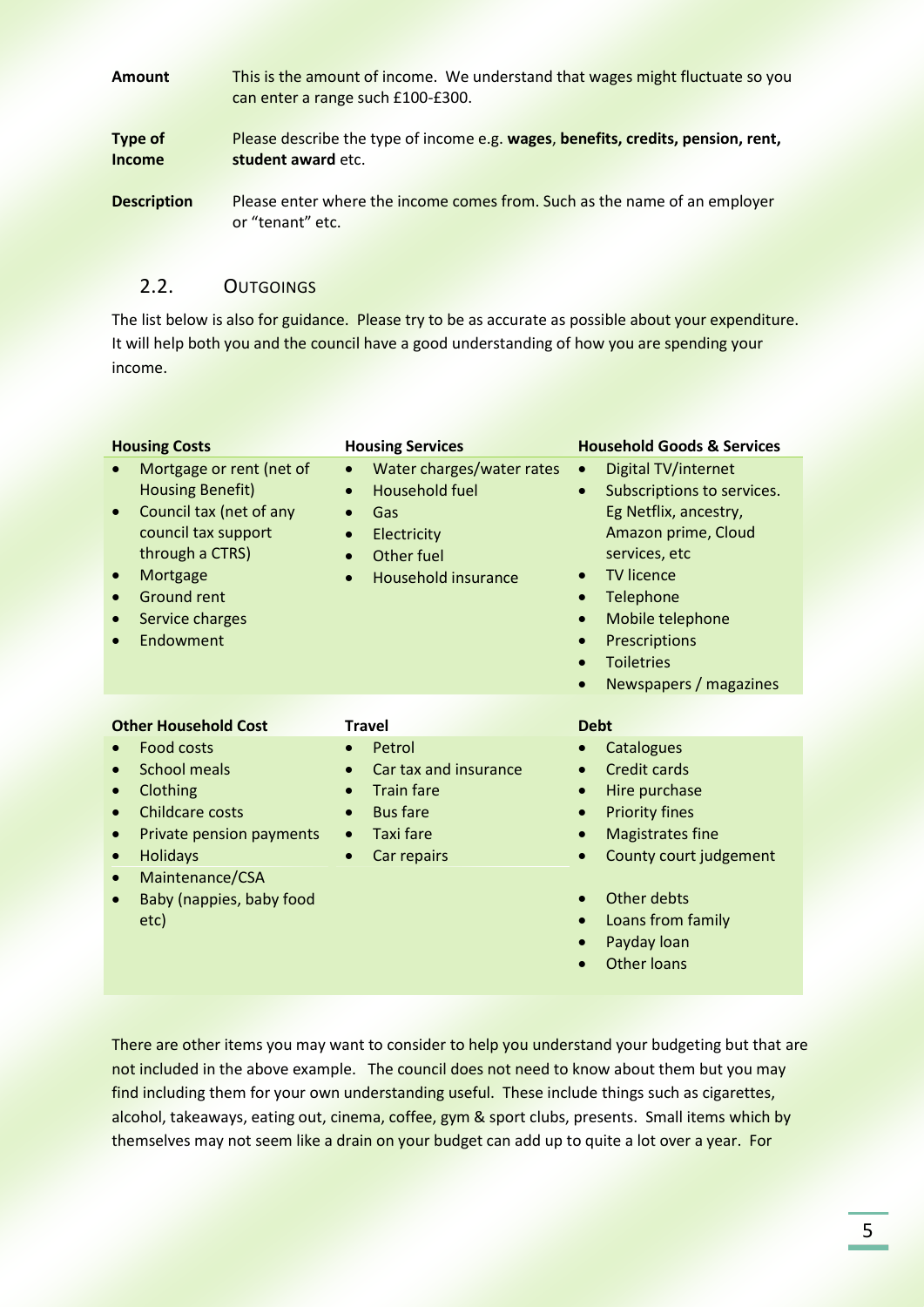example, it is not uncommon to discover that spending on something like a regular coffee from Starbucks can easily end up costing £700 per year.

**Period** We need to know how often you need to pay for this item: **M =** monthly **W =** weekly **F =** fortnightly **Q =** quarterly **6** = six Monthly **Y =** yearly **I =** irregular **Amount** The amount you pay. **Type of Payment** Please enter a description of the payment e.g. e**lectricity**, **telephone, childcare, loan, petrol, subscription,** etc. **Description** Please enter who the payment is made to. For example "**British Gas**", "**O2**", "**Bunnykins Childcare**", "**Wonga**", "**General fuel**", "**Netflix**", etc.

For each item of expenditure please enter the following information on the form:

### 3. WHAT CAN YOU DO TO HELP YOURSELF

Only in exceptional circumstances can an award of DHP provide a long-term solution to a shortfall between rent and HB. Most awards are for a short period of time. The purpose of this section is to

- a) help *you* think and plan for how you will address the shortfall between rent and HB, and
- b) help *the Council* understand your circumstances and whether you qualify for help from the limited DHP budget. Given the current demand for assistance.

Most households who claim a DHP find their own solution to the long-term problem but it may be that you need some help while you implement your plan.

The form gives some ideas about ways in which you can solve the problems yourself. Not every example shown will be appropriate to your circumstances and they are given for guidance only. If you require assistance in planning for a long-term solution, there are contact details on the back of this booklet of places you can go to for help.